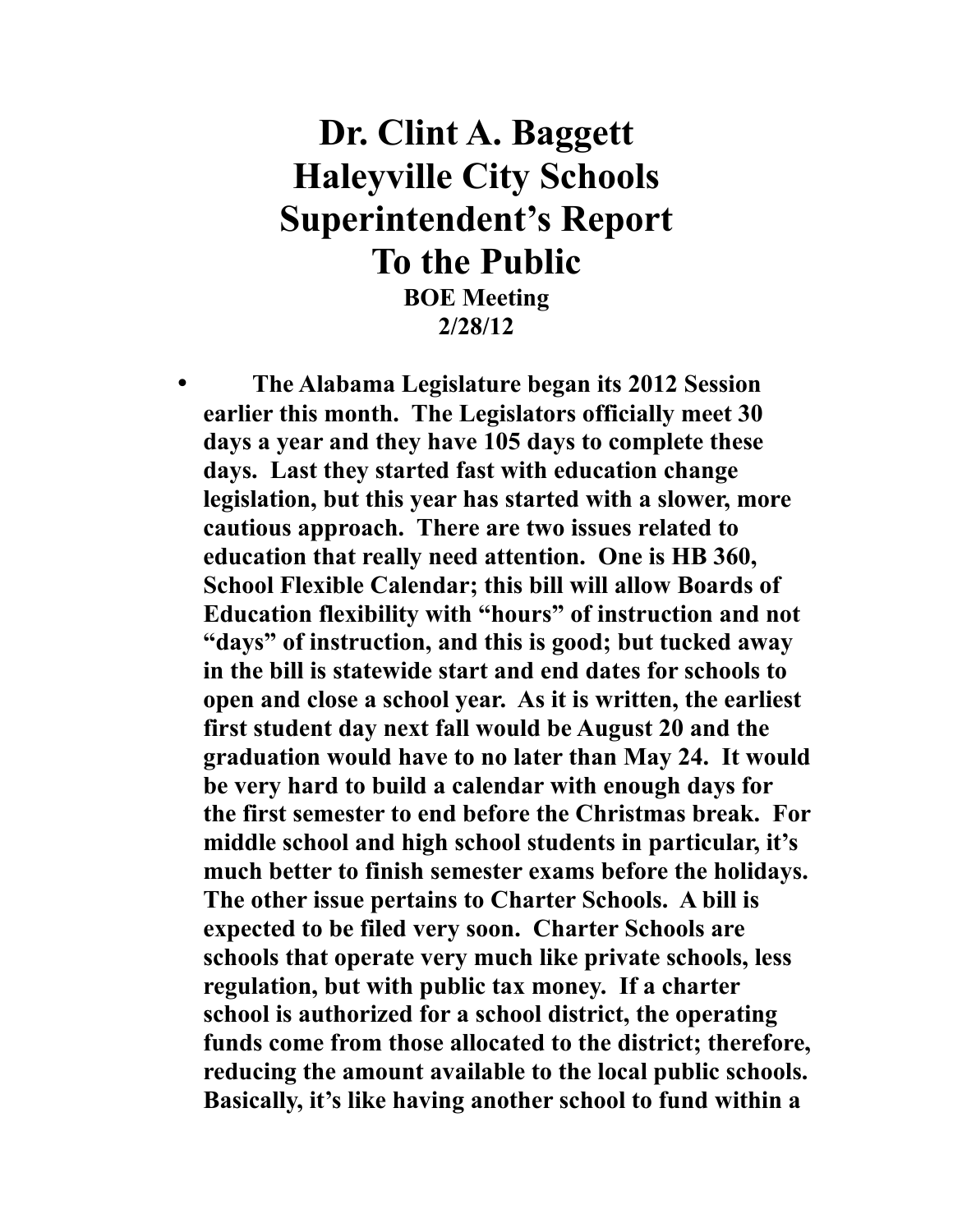**system. While there are pros and cons for Charter Schools, our main concern is from an authorization point. Our stand is that if we are going to have Charter Schools in Alabama and since the operating funds will come from the local district allocations, then the local Board of Education should be the authorizing and controlling agency. We need your help, our request is for all who will, contact our state legislators and express our concerns to them. Both of these issues are local concerns and it is very important to keep local control.**

• **I was honored to be part of the Alabama Delegation to the National Conference on Education held in Houston two weeks ago and heard inspiring educational messages at the General Sessions. From conversations with superintendents from other states, the issues facing Alabama are pretty much the same issues facing superintendents and school boards in all other states. The emphasis on science, math and reading instruction in conjunction with technology is at the forefront. Interactive textbooks are being developed for iPads as well as for use with Smart Boards. Haleyville is blessed to have the 21st Century technology devises that can bring these latest developments to our classrooms when released. More children (22%) are living below the poverty line in America than since the Great Depression. Not surprisingly, they have the fewest resources, lowest achievement levels, the greatest educational gaps. This is a national issue that needs our combined focus. Virtual Academies (on-line high schools) are very ineffective without strict state standards. Some in the Northeast have failure rates higher than 90%. As the debate heats up in Alabama, it appears that using a targeted approach and setting standards is the only way these academies positively impact students. And, as mentioned early, and**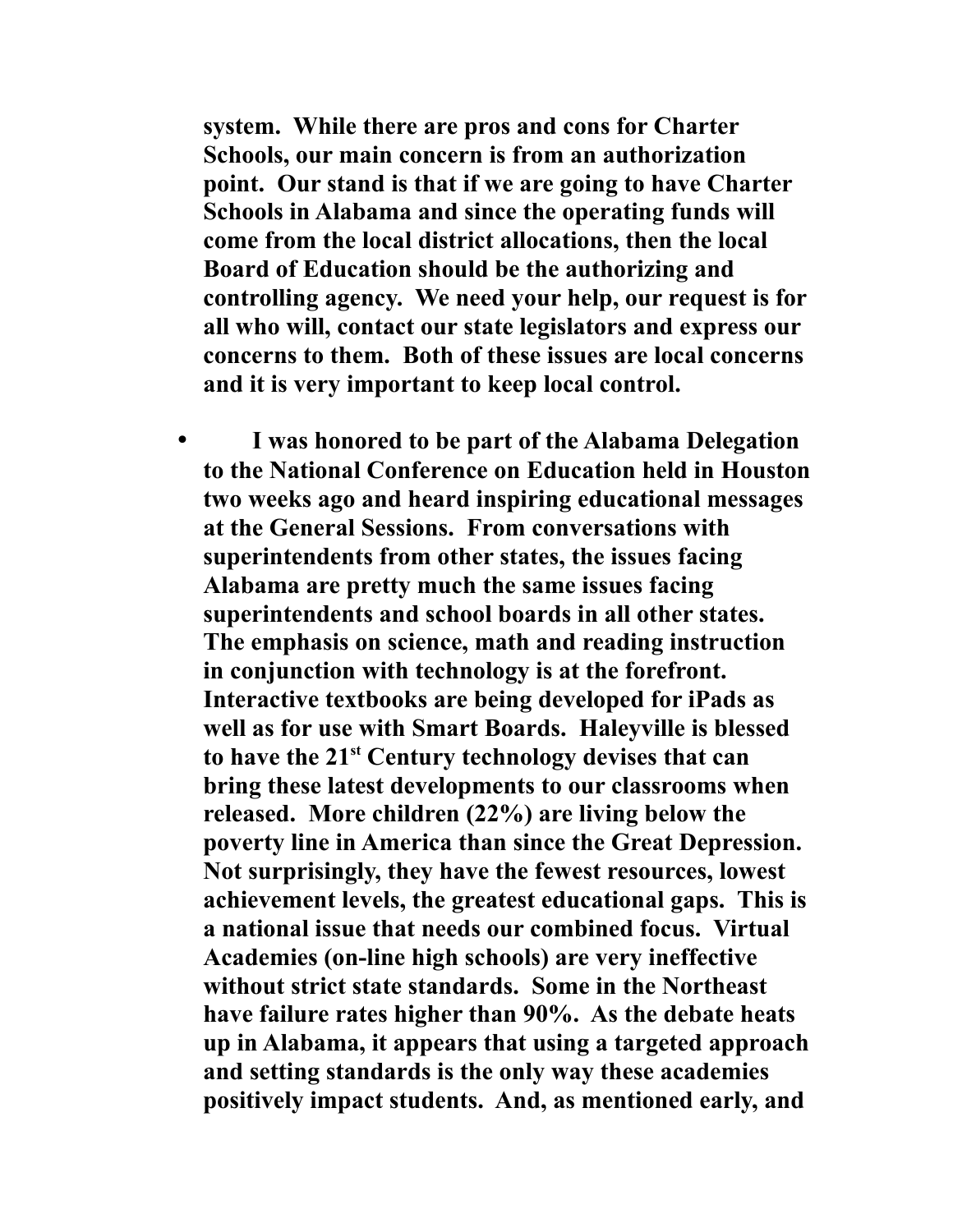**similar to the Virtual Academy dilemma, states where Charter Schools have a targeted audience and are under the complete control of the local school system like Wisconsin and Georgia only see positive results.** 

- **The Board held a Work Session immediately prior to this meeting. Discussions centered on short and long term personnel, operating and maintenance needs of the system. No official action was taken during the session.**
- **The next scheduled meeting of this Board is March 20, here in the Board Room of HHS at 7:00 p.m. with a Work Session prior if necessary.**
- **The AASB review of the public input survey for the Superintendent search will replace our "Technology Spotlight" this month.**

## **A G E N D A**

HALEYVILLE BOARD OF EDUCATION Regular Session Haleyville High School Board Room February 28, 2012 – 7:00 p.m.

- A. Call to Order
- B. Establish Quorum
- C. Approval of Agenda

**D.** Approval of Minutes Regular Session January 24,2012

E. Old Business

F. New Business

The superintendent recommended